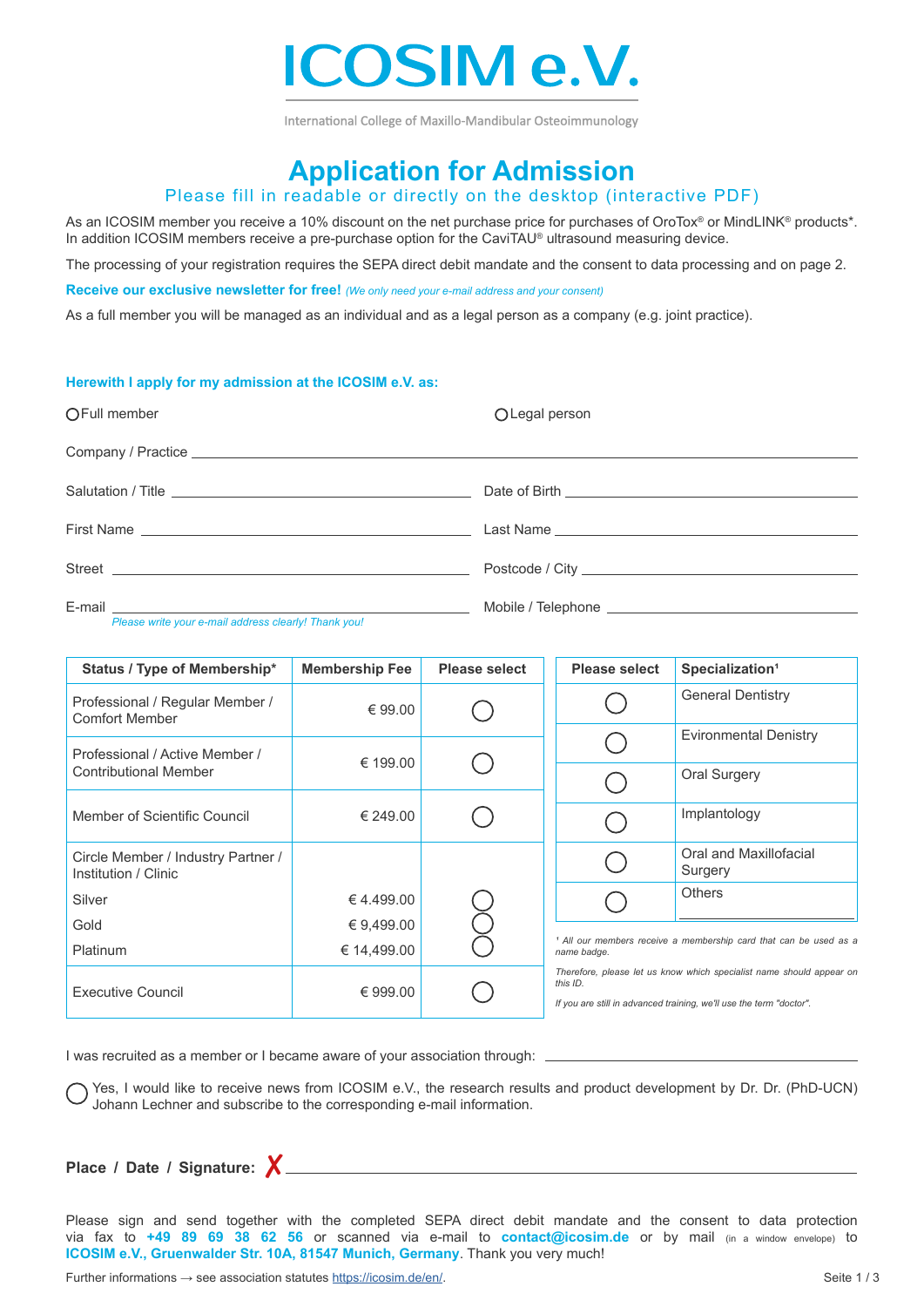

**International College** of Maxillo-Mandibular Osteoimmunology

To ICOSIM e.V. Gruenwalder Str. 10A 81547 Munich GERMANY

### **SEPA Basic Direct Debit Mandate**

I authorize ICOSIM e.V. to collect the membership fee from my account by direct debit. At the same time I ask my payment service provider to read the direct debits drawn by ICOSIM e.V. into my account.

**Note:** Within 8 weeks of the debit date, I can request reimbursement of the debited amount. The conditions agreed with my payment service provider apply.

| Name of Bank / Payment Service Provider Letter and the state of the state of the state of the state of the state of the state of the state of the state of the state of the state of the state of the state of the state of th |      |
|--------------------------------------------------------------------------------------------------------------------------------------------------------------------------------------------------------------------------------|------|
| <b>IBAN</b>                                                                                                                                                                                                                    | BIC. |

 $\bigcap$  I agree and confirm that my informations are correct.

The collection of the membership fee takes place immediately after successful submission of the application and at the same time activates your membership. The fees for subsequent terms are debited at the beginning of each term. With the transmission of your SEPA Direct Debit Mandate, you agree to our general terms and conditions. The storage of this data is for the purpose mentioned above..

### **Consent to data protection processing**

I agree that my data may be collected, processed and used by ICOSIM e.V. for the following purposes:

- Member administration and processing of payment transactions.
- General information and communication with me.
- Information about job offers of the ICOSIM e.V. job exchange.

The ICOSIM e.V. secures all data on an external cloud server of a certified data center in Germany. A transfer of my data for commercial use (advertising etc.) does not take place.

The collection, processing and use of my data is on a voluntary basis. I can revoke my consent at anytime with effect for the future. I will revoke my declaration of revocation to:

#### **ICOSIM e.V. | Gruenwalder Str. 10A | 81547 Munich | Germany**

In the case of revocation, my data will be deleted at ICOSIM e.V..

## **Place / Date / Signature:** ✘

Please sign and send together with the completed application for admission via fax to **+49 89 69 38 62 56** or scanned via e-mail to **contact@icosim.de** or by mail (in a window envelope) to **ICOSIM e.V., Gruenwalder Str. 10A, 81547 Munich, Germany**. Thank you very much!